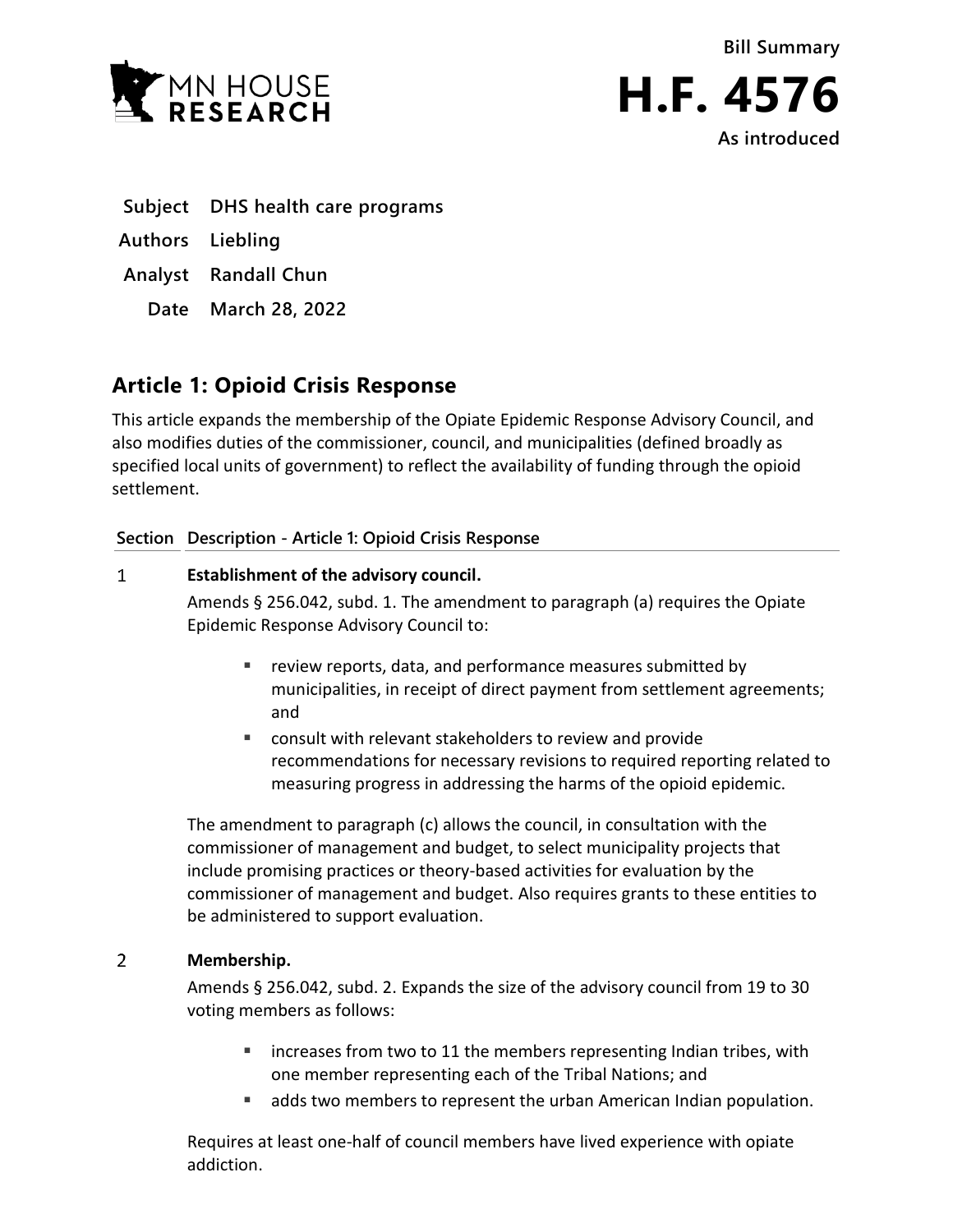### **Section Description - Article 1: Opioid Crisis Response**

### $\overline{3}$ **Grants.**

Amends § 256.042, subd. 4. Requires the commissioner to award at least 40 percent of grants to projects that include a focus on addressing the opiate crisis in Black and Indigenous communities and communities of color.

#### $\overline{4}$ **Reports.**

Amends § 256.042, subd. 5. The amendment to paragraph (a) requires the annual opiate advisory council report to the legislature to include information about municipality projects funded by settlement monies.

A new paragraph (d) requires municipalities receiving direct payments for settlement agreements to report annually to the commissioner on how the funds were used on opioid remediation. Specifies reporting criteria.

A new paragraph (e) requires municipalities, when reporting data and outcomes, to include information on the use of evidence-based and culturally relevant services, to the extent feasible.

A new paragraph (f) requires municipal projects using \$25,000 or more of settlement funds in a calendar year to also include a brief qualitative description of successes or challenges, and results using process and quality measures.

A new paragraph (g) defines "municipality" and "municipalities."

## **Article 2: Health Care**

This article modifies covered services, eligibility, reimbursement, and administration under the medical assistance and MinnesotaCare programs, and also specifies eligibility determination and other procedures to be used following the end of the COVID-19 federal public health emergency.

### **Section Description - Article 2: Health Care**

### $\mathbf{1}$ **Adults who were in foster care at the age of 18.**

Amends § 256B.055, subd. 17. Allows MA to be paid, beginning January 1, 2023, for a person under age 26 who was in foster care and enrolled in another state's Medicaid program while in foster care, in accordance with specified federal law. States that the section is effective January 1, 2023.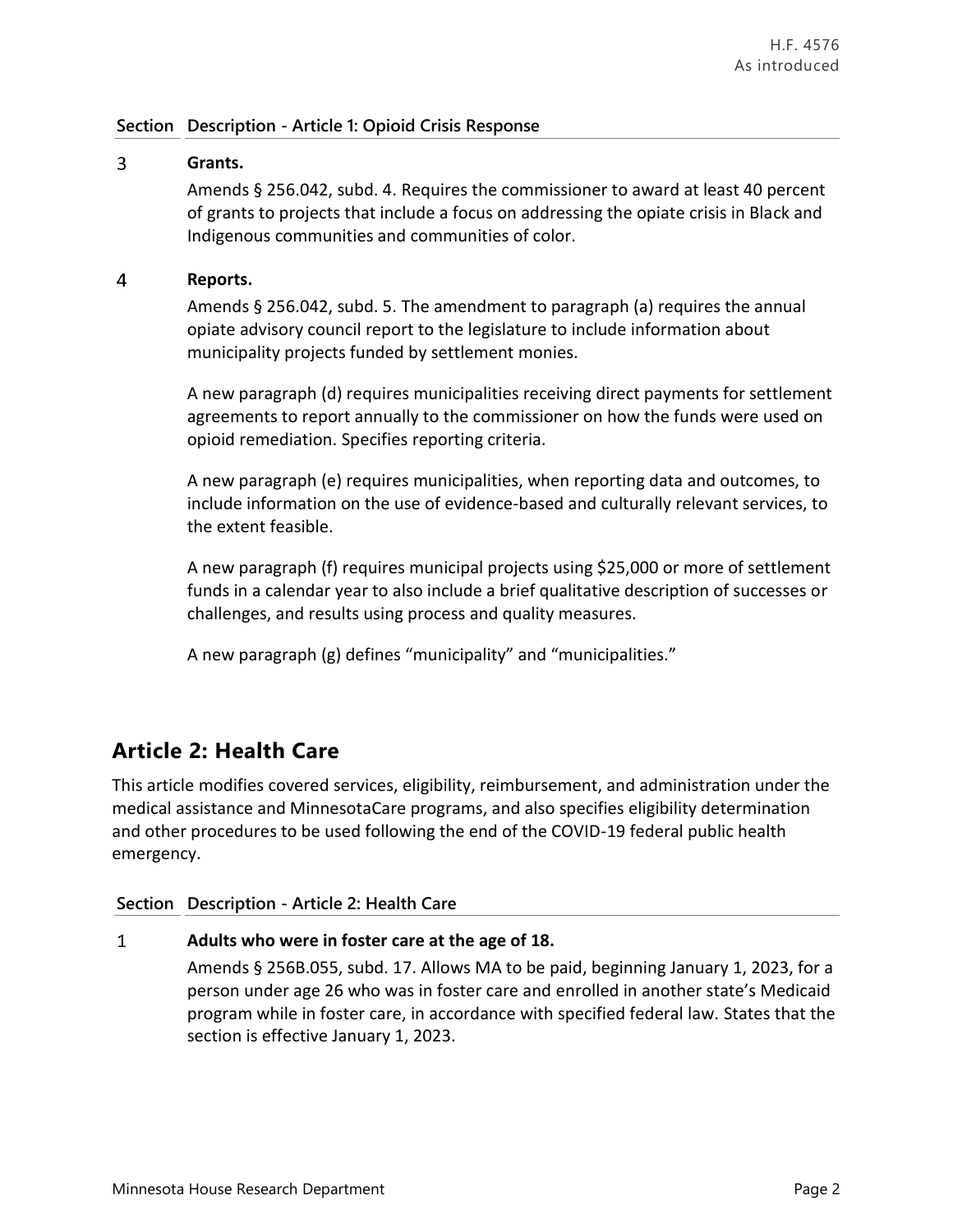### **Section Description - Article 2: Health Care**

### $\overline{2}$ **Asset limitations for certain individuals.**

Amends § 256B.056, subd. 3. For individuals enrolled in MA during the COVID-19 federal public health emergency who are subject to asset limits, requires excess assets to be disregarded until 95 days after the individual's first renewal occurring after expiration of the COVID-19 public health emergency. States that the section is effective July 1, 2022, or upon federal approval, whichever is later.

### 3 **Period of eligibility.**

Amends § 256B.057, subd. 7. Allows a child under age 21, once determined eligible for MA, to be continuously eligible for the program for up to 12 months, unless:

- 1) the child reaches age 21;
- 2) the child requests voluntary termination of coverage;
- 3) the child ceases to be a Minnesota resident;
- 4) the child dies; or
- 5) the agency determines that eligibility was erroneously granted to the child due to agency error or enrollee fraud, abuse, or perjury.

States that the section is effective January 1, 2023, or upon federal approval, whichever is later.

### $\overline{4}$ **Doula services.**

Amends § 256B.0625, subd. 28b. Requires the commissioner to enroll doula agencies and individual treating doulas in order to provide direct reimbursement. States that the section is effective January 1, 2024, or upon federal approval, whichever is later.

### 5 **Other clinic services.**

Amends § 256B.0625, subd. 30. Effective July 1, 2022, allows an enrolled Indian Health Service facility or a Tribal health center operating under a 638 contract to elect to also enroll as a Tribal FQHC, and provides that requirements that apply to FQHCs under this subdivision do not apply unless necessary to comply with federal regulations. Directs the commissioner to establish an alternative payment method for Tribal FQHCs that uses the same methods and rates applicable to a Tribal facility or health center that does not enroll as a Tribal FQHC.

### 6 **Investigational drugs, biological products, devices, and clinical trials.**

Amends § 256B.0625, subd. 64. Strikes language that prohibits MA and the EPSDT program from covering the costs of any services that are incidental to, associated with, or resulting from a clinical trial. Provides that any items purchased or services rendered solely to satisfy data collection and analysis for a clinical trial and not for direct clinical management of a member are not covered.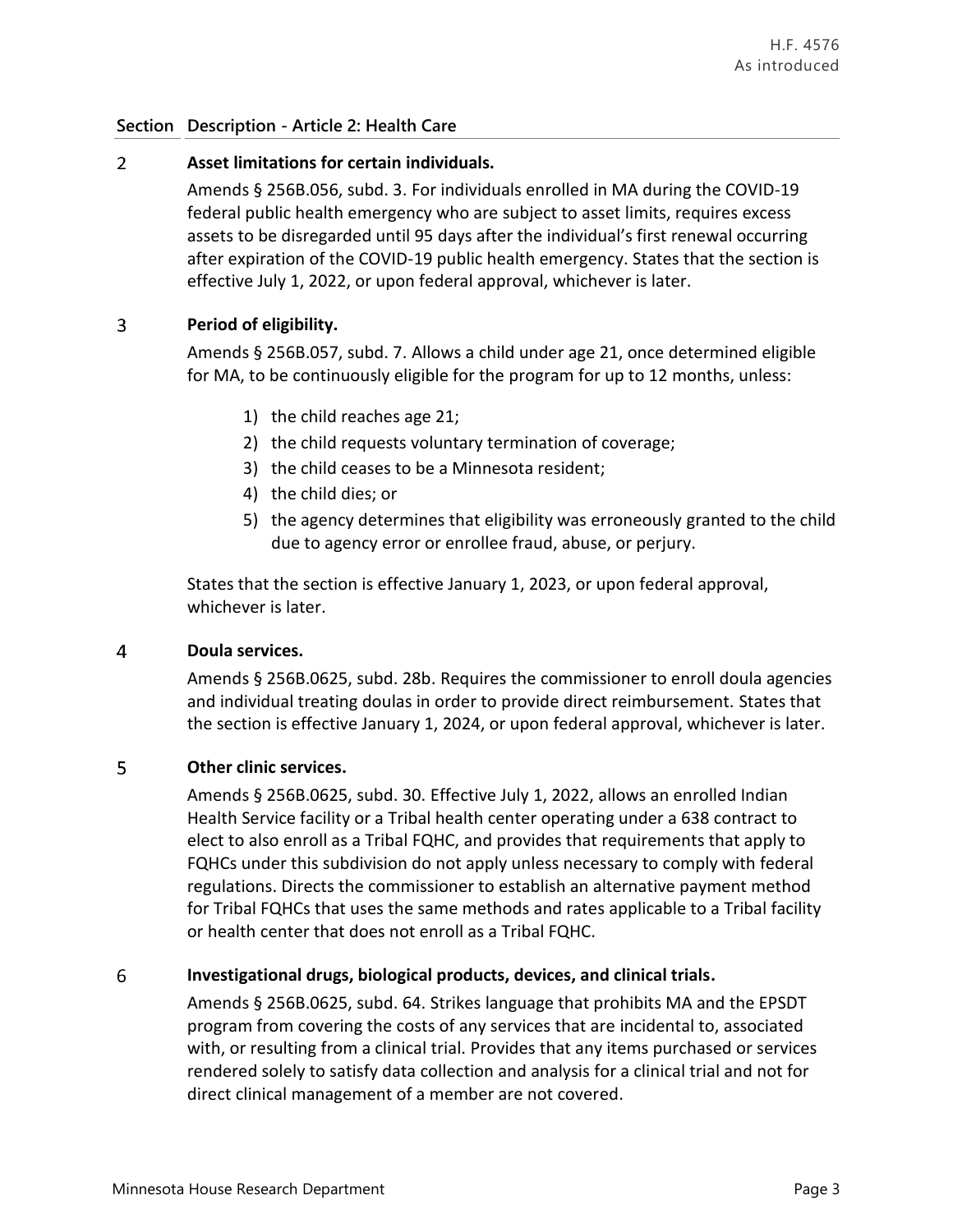### $\overline{7}$ **Client error overpayment.**

Adds § 256B.161.

**Subd. 1. Scope.** Specifies the procedures that must be followed under MA when a local agency or DHS determines a person is liable for recovery of medical assistance incorrectly paid as a result of client error or a person is determined ineligible for medical assistance following an appeal. Provides that medical assistance incorrectly paid when the recipient is under age 21 is generally not recoverable from the recipient or recipient's estate.

**Subd. 2. Recovering client error overpayment.** (a) Prohibits the local agency or DHS from attempting recovery when the liable person voluntarily repays the overpayment amount or establishes a payment plan to repay the amount within 90 days. Requires recovery to be pursued when the liable person has not repaid any amount within six months of entering into the agreement.

(b) Specifies the procedures to be followed by the local agency or DHS when recovering overpayments.

**Subd. 3. Writing off client error overpayment.** Prohibits the local agency or DHS from attempting recovery of overpayments of less than \$350, unless specified conditions apply. Allows the local agency or DHS to write off any remaining balance after five years, upon a determination that it is no longer cost effective to attempt recovery of the remaining balance.

### 8 **Physician reimbursement.**

Amends § 256B.76, subd. 1. Allows MA to reimburse for the cost incurred to pay the Department of Health for metabolic testing of newborns who are MA recipients, when the sample is collected outside of an inpatient hospital or freestanding birth center (because the birth took place outside of these locations) or because it is not medically appropriate to collect the sample during the inpatient stay.

### 9 **Citizenship requirements.**

Amends § 256L.04, subd. 10. Allows children under age 19 who are undocumented to be eligible for MinnesotaCare. States that this section is effective January 1, 2024.

### 10 **Client error overpayment.**

Adds § 256B.161.

**Subd. 1. Scope.** Specifies the procedures under MinnesotaCare that must be followed when a local agency or DHS determines a person is liable for recovery of medical assistance incorrectly paid as a result of client error or is determined ineligible for medical assistance following an appeal. Provides that medical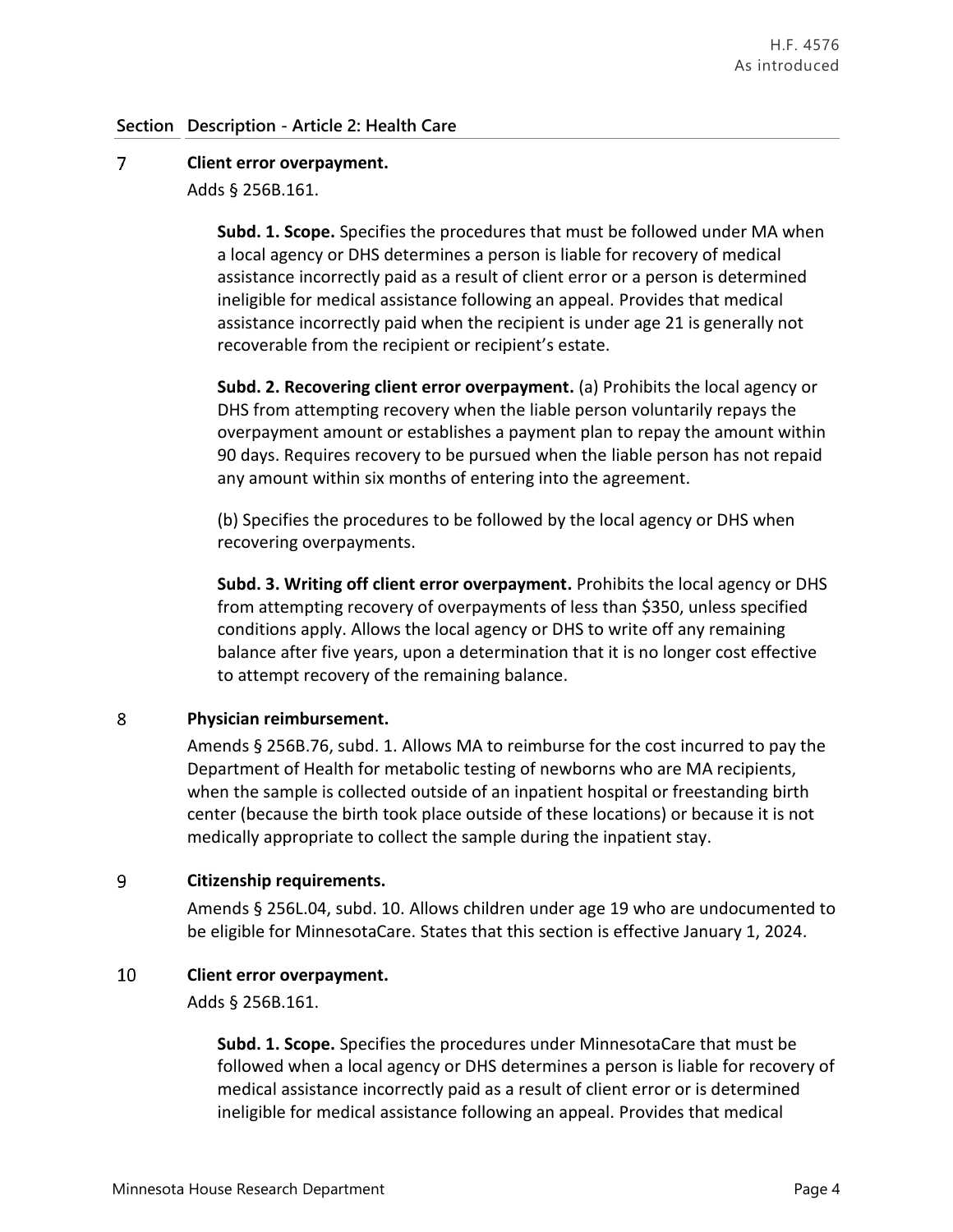### **Section Description - Article 2: Health Care**

assistance incorrectly paid when the recipient is under age 21 is generally not recoverable from the recipient or recipient's estate.

**Subd. 2. Recovering client error overpayment.** (a) Prohibits the local agency or DHS from attempting recovery when the liable person voluntarily repays the overpayment amount or establishes a payment plan to repay the amount within 90 days. Requires recovery to be pursued when the liable person has not repaid any amount within six months of entering into the agreement.

(b) Specifies the procedures to be followed by the local agency or DHS when recovering overpayments.

**Subd. 3. Writing off client error overpayment.** Prohibits the local agency or DHS from attempting recovery of overpayments of less than \$350, unless specified conditions apply. Allows the local agency or DHS to write off any remaining balance after five years, upon a determination that it is no longer cost effective to attempt recovery of the remaining balance.

### 11 **Grants for periodic data matching.**

Amends Laws 2015, chapter 71, article 14, section 2, subdivision 5, as further amended. Maintains the general fund base for fiscal years 2020 and 2021 for grants to counties for costs related to periodic data matching.

### 12 **Waivers and modifications; federal funding extensions.**

Amends Laws 2020, First Special Session chapter 7, section 1, subd. 1, as further amended. Extends COVID-19 DHS waivers and modifications related to preserving health care coverage for MA and MinnesotaCare until the enrollee's first renewal following resumption of MA and MinnesotaCare renewals after the end of the federal COVID-19 public health emergency.

### 13 **Response to COVID-19 public health emergency.**

Amends Laws 2021, First Special Session chapter 7, article 1, § 36. Prohibits the commissioner of human services from collecting unpaid MA-EPD and MinnesotaCare premiums until the enrollee's first renewal after the resumption of MA renewals following the end of the federal public health emergency.

Allows periodic data matching to be suspended for up to 12 months following the resumption of MA and MinnesotaCare renewals after the end of the federal public health emergency.

Directs the commissioner of human services to take necessary actions to comply with federal guidance related to the appropriate redetermination of MA enrollee eligibility following the end of the federal public health emergency and allows the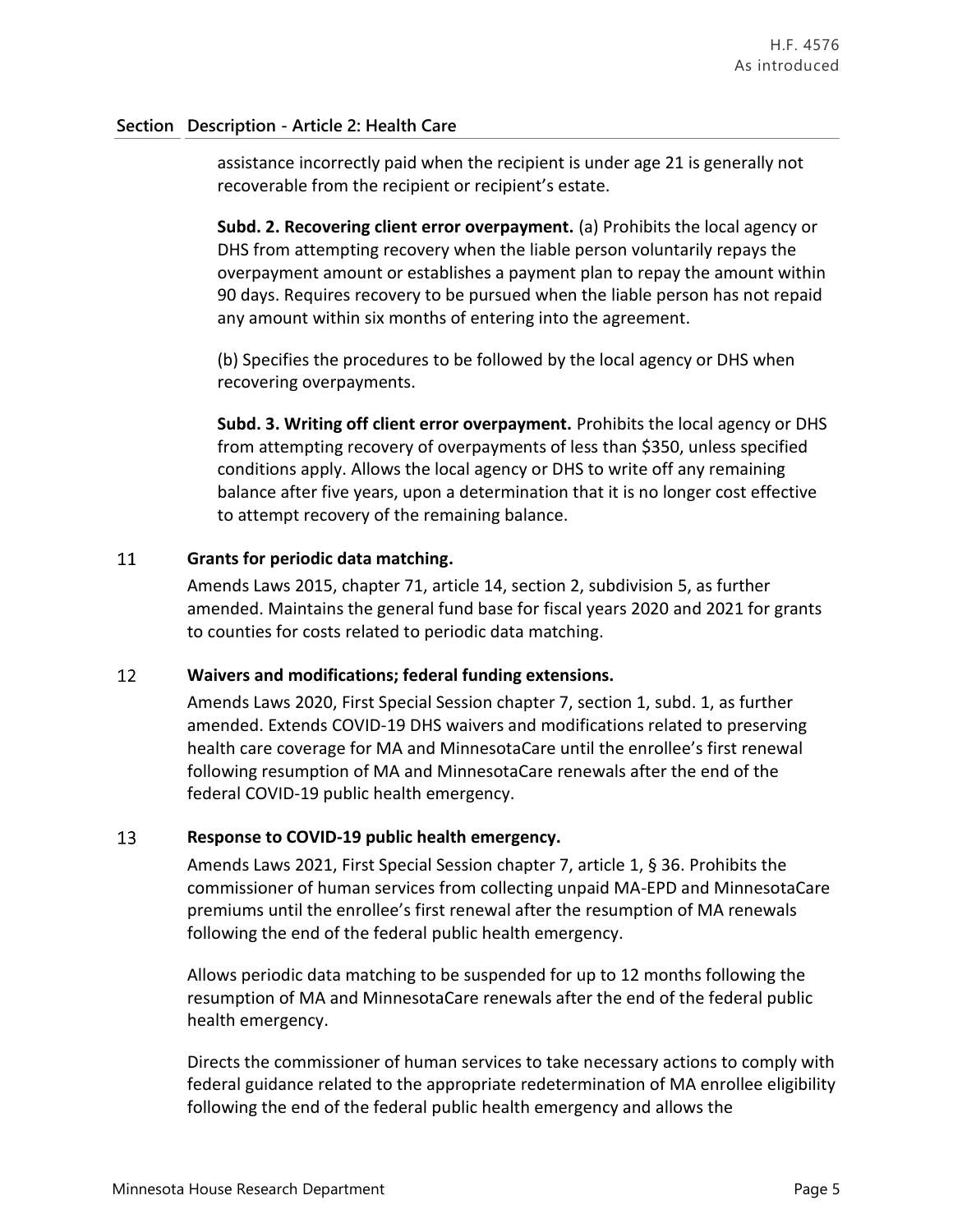commissioner to waive current Minnesota statutes to the minimum level necessary to achieve federal compliance. Requires the commissioner to report to the legislature on changes implemented within 90 days.

## **Article 3: Health Insurance Access**

This article establishes a buy-in option that would allow families and individuals with income above the MinnesotaCare income limit, but who meet all other program eligibility requirements, to purchase MinnesotaCare coverage under a sliding scale beginning January 1, 2025.

### **Section Description**

### $\mathbf{1}$ **General requirements.**

Amends § 256L.04, subd. 1c. Provides that the provision of law stating that a MinnesotaCare enrollee is not eligible for enrollment in a qualified health plan with advance payment of the federal premium tax credit does not apply to persons eligible for the buy-in option under subdivision 15. States that this section is effective January 1, 2025, or upon federal approval, whichever is later.

### $\overline{2}$ **Ineligibility.**

Amends § 256L.04, subd. 7a. Makes a conforming change, by exempting persons enrolled under the buy-in option from a provision that prohibits adults from being enrolled in MinnesotaCare if their income is greater than the program income limit. States that this section is effective January 1, 2025, or upon federal approval, whichever is later.

### $\overline{3}$ **Persons eligible for buy-in option.**

Amends § 256L.04, by adding subd. 15. (a) Allows families and individuals with income above the MinnesotaCare income limit, who meet all other MinnesotaCare eligibility requirements, to be eligible for the buy-in option. Provides that all other provisions of chapter 256L apply unless otherwise specified.

(b) States that families and individuals with income within or above the maximum income limit, who are ineligible for MinnesotaCare solely due to access to employersubsidized coverage, are eligible for the buy-in option.

(c) Allows families and individuals to enroll in MinnesotaCare under this subdivision only during an annual open enrollment period or special enrollment period, as designated by MNsure.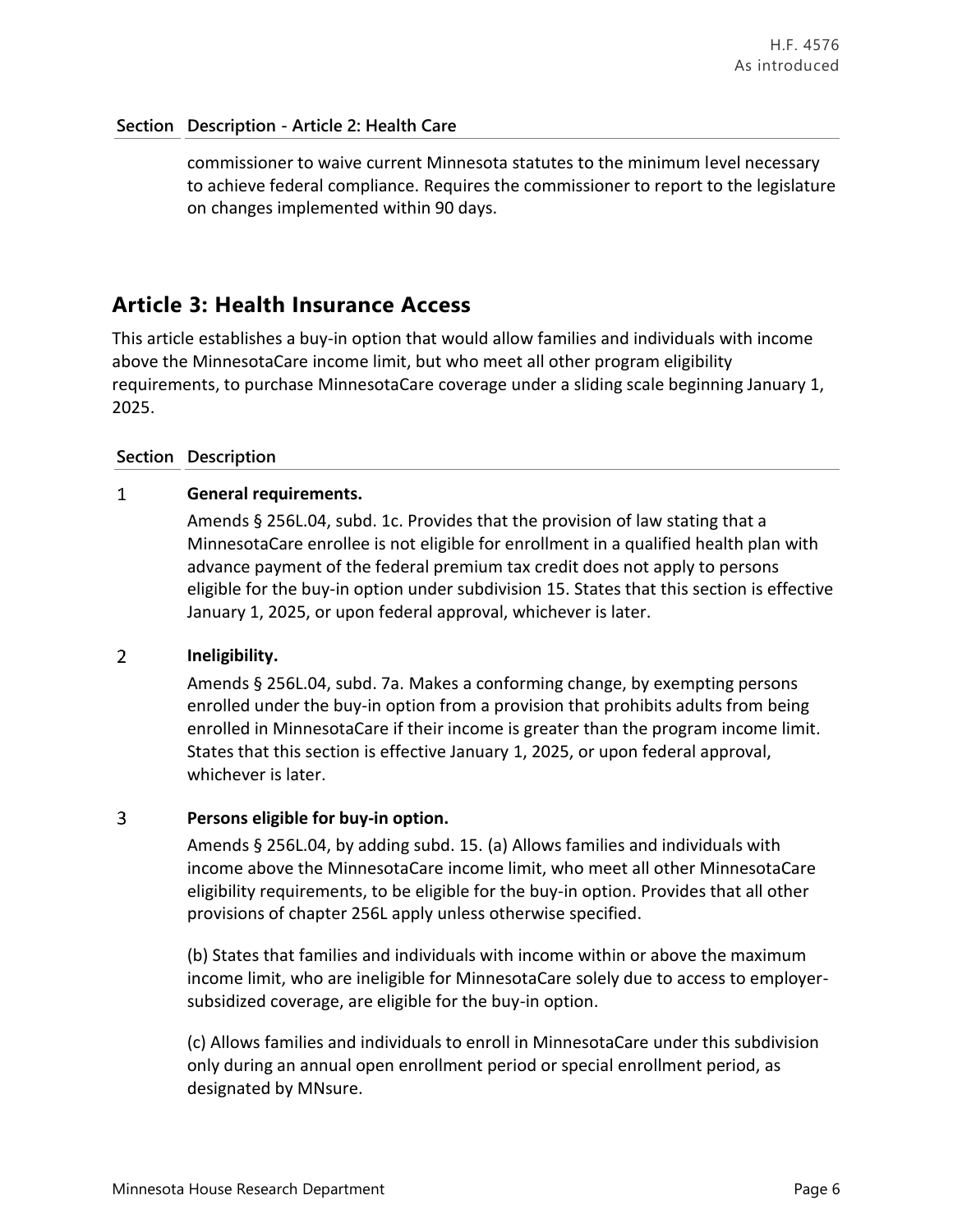### **Section Description**

States that this section is effective January 1, 2025, or upon federal approval, whichever is later.

#### $\overline{4}$ **General requirements.**

Amends § 256L.07, subd. 1. Makes a conforming change, by exempting persons whose income increases above 200 percent of FPG from MinnesotaCare disenrollment if they continue MinnesotaCare enrollment through the buy-in option. States that this section is effective January 1, 2025, or upon federal approval, whichever is later.

### 5 **Must not have access to employer-subsidized minimum essential coverage.**

Amends § 256L.07, subd. 2. States that the provision that families or individuals with access to subsidized health coverage are not eligible for MinnesotaCare does not apply to families or individuals who enroll through the buy-in option. States that this section is effective January 1, 2025, or upon federal approval, whichever is later.

#### 6 **Sliding fee scale; monthly individual or family income.**

Amends § 256L.15, subd. 2.

The amendment to paragraph (c) requires the commissioner to continue the lower premiums for MinnesotaCare enrollees (reflecting compliance with federal American Rescue Plan Act requirements) on an ongoing basis, without regard to any sunset of the ARPA requirements. Also makes conforming changes, by striking the premium scale listed in current law. (This premium scale is not currently applied, given that MinnesotaCare as part of federal compliance uses the lower premium scales required by ARPA for 2021 and 2022).

A new paragraph (d) requires the commissioner to establish a sliding premium scale for persons eligible through the buy-in option, to be effective January 1, 2025. Exempts persons 20 years of age or younger from these premiums.

States that the section is effective January 1, 2023, except that the sliding premium scale for persons eligible for the buy-in option is effective January 1, 2025, and is contingent upon implementation of the buy-in option.

### $\overline{7}$ **Transition to MinnesotaCare buy-in option.**

(a) Requires the commissioner of human services to continue to administer MinnesotaCare as a basic health program.

(b) Requires the commissioner, by January 1, 2025, to implement a buy-in option. Requires the commissioner to present to the legislature, by December 15, 2023, an